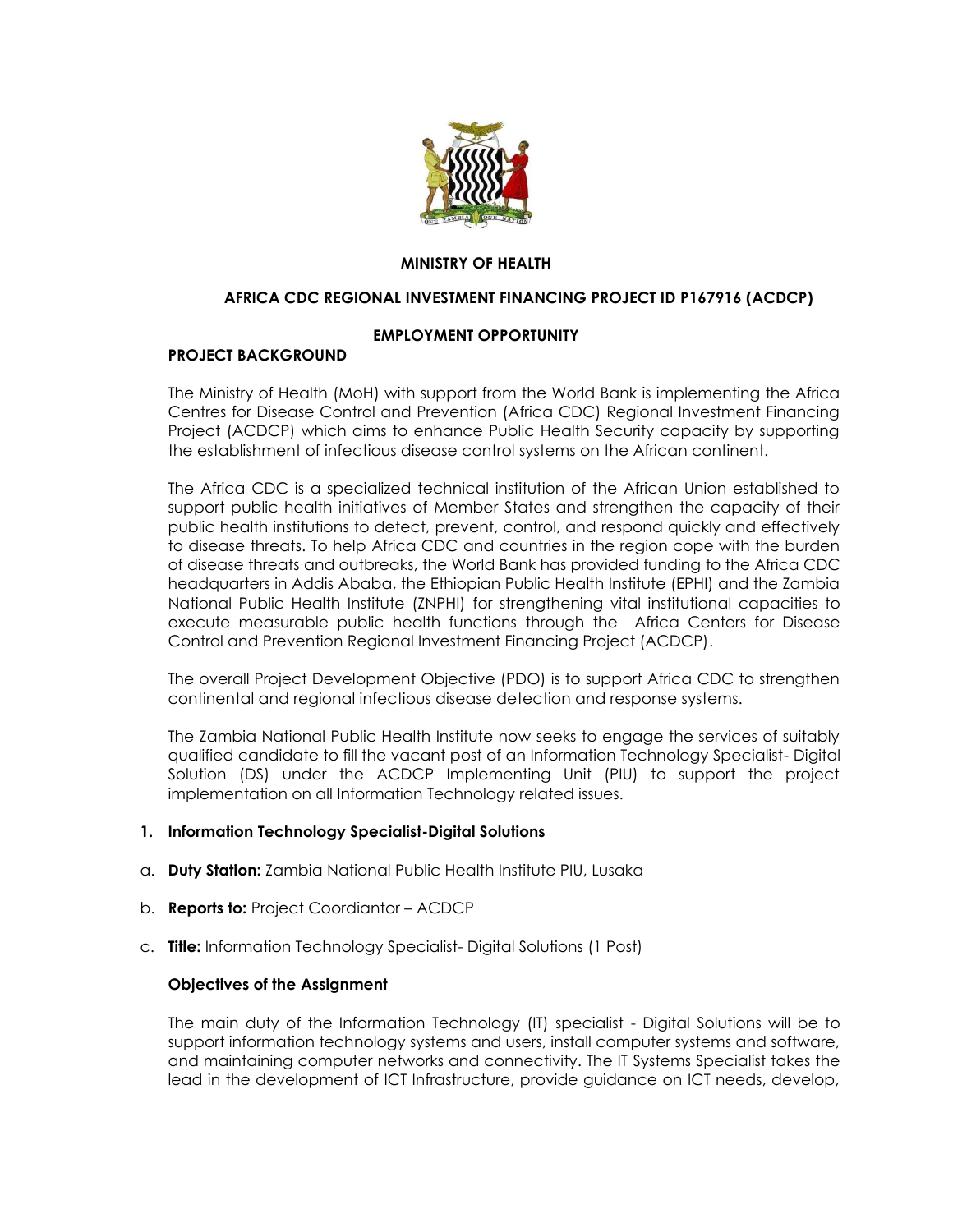manage, and maintain the ICT environment and infrastructure. The IT-DS specialist will carry out the following critical duties and responsibilities.

| S/N         | <b>Key Result Area</b>      | <b>Principle Accountabilities</b>                                       |
|-------------|-----------------------------|-------------------------------------------------------------------------|
|             |                             | Develop and implement ICT policies, guidelines, standard                |
|             |                             | procedures, and solutions                                               |
|             |                             | Provide input and technical expertise relating to technical             |
|             |                             | requirements for the procurement, installation and repair of            |
|             |                             | computer systems, services, accessories, hardware, software, etc.;      |
|             |                             | Offers troubleshooting, support, and repair when IT equipment or        |
|             |                             | networks malfunction                                                    |
| 1           | Systems                     | Installing or upgrading components, setting up software                 |
|             | <b>Administration</b>       | Enforce systems security for data and infrastructure and maintaining    |
|             |                             | information security through controlled hardware or software            |
|             |                             | installation and staff education                                        |
|             |                             | Perform data back-ups and ensuring data storage is safe and             |
|             |                             | secure.                                                                 |
|             |                             | Maintains records of hardware and software inventory (Inventory         |
|             |                             | management)                                                             |
|             |                             | Schedules and executes ICT maintenance activities pro-actively for      |
|             |                             | the responsible hardware and analyses and solves occurring              |
|             |                             | technical ICT problems with standardized solutions.                     |
|             |                             | Develops new and innovative systems and methods, when needed            |
|             | Leadership<br>opportunities | in cooperation with external ICT parties.                               |
|             |                             | Provide expert voice in tech strategy                                   |
|             |                             | Provides IT support, training, and orientation for new technology users |
|             |                             | Provide overall leadership to the ICT operations including computer     |
|             |                             | systems operations, technical support, data control, systems security,  |
| $\mathbf 2$ |                             | website development, database management, and                           |
|             |                             | telecommunications and IS training.                                     |
|             |                             | Develop and manage the implementation of Information and                |
|             |                             | Communication Technology environment and infrastructure in a            |
|             |                             | cost-effective manner.                                                  |
|             | <b>Digital Solutions</b>    | Design systems and assess the effectiveness of technology resources     |
|             |                             | already in use or new systems that are being implemented                |
|             |                             | Support the establishment of an Information, Communication and          |
|             |                             | Technology (ICT) center (including hardware and software) data          |
|             |                             | management, communication and security systems at the                   |
|             |                             | Laboratory and office complex to be built.                              |
|             |                             | Support the PIU and ZNPHI in strengthening health information           |
| 3           |                             | systems, specifically focusing on electronic disease surveillance and   |
|             |                             | frontline data capture and monitoring and supervising tools for         |
|             |                             | health service delivery. These include: (i) conducting IT due diligence |
|             |                             | with respect to use of IT in project related activities; (ii) assess    |
|             |                             | appropriate technologies and good practices that can be adopted,        |
|             |                             | including mobile, web-based and geographic information system-          |
|             |                             | based technologies; and (iii) develop guidelines for implementing       |
|             |                             | the project health information systems.                                 |
|             |                             | Designs, monitors, documents, and manages the electronic or             |
|             |                             | procedural regulation of information flow in the organization and       |
|             |                             | makes sure this flow is consistent and secure.                          |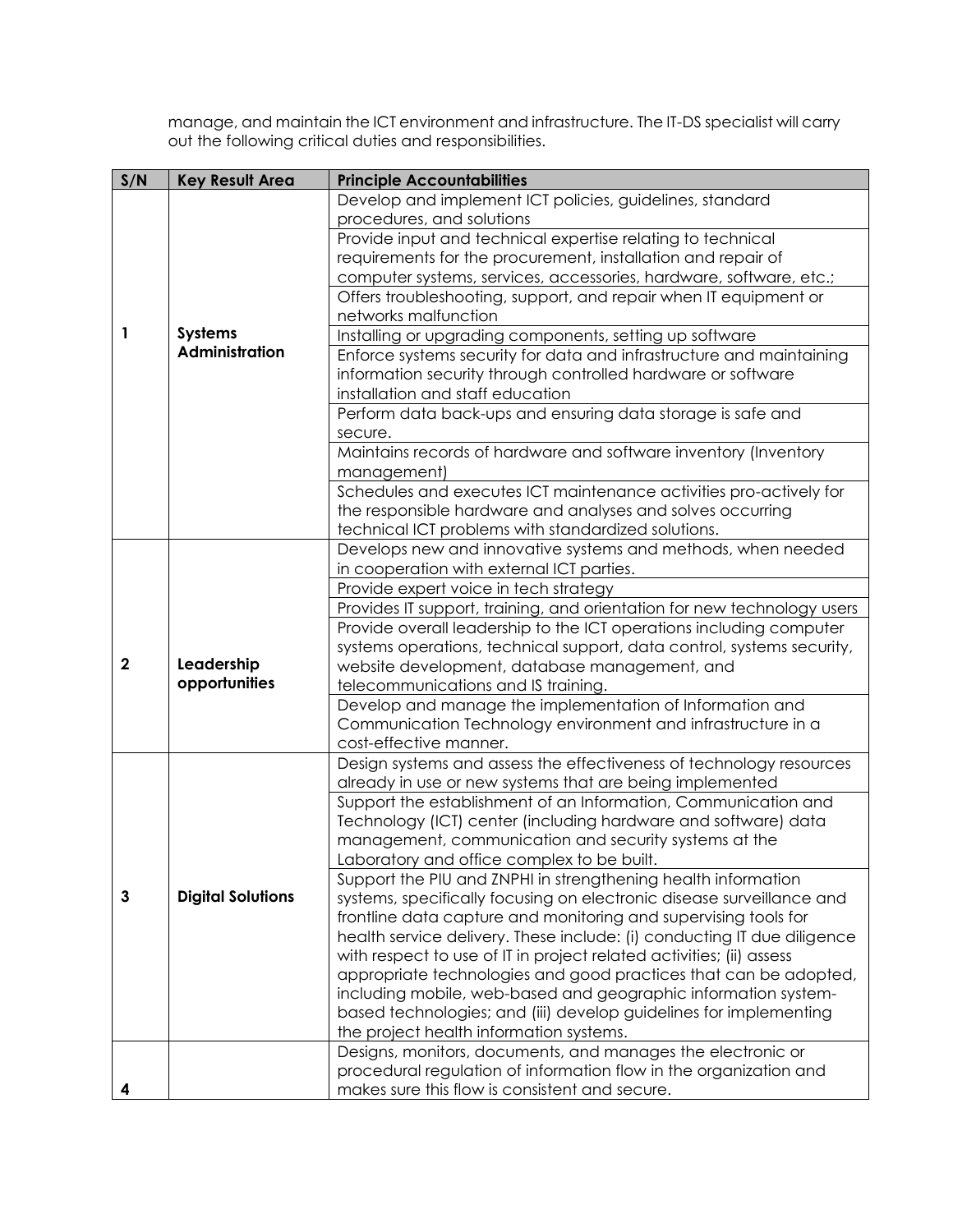| S/N | <b>Key Result Area</b>  | <b>Principle Accountabilities</b>                                                            |
|-----|-------------------------|----------------------------------------------------------------------------------------------|
|     | Monitoring and          | Perform periodic security audits and system or network vulnerability                         |
|     | <b>Evaluation</b>       | assessments.                                                                                 |
|     |                         | Monitors performance of the ICT environment and processes and<br>reports errors and threats. |
|     |                         | Offer expert advice for any ICT partnerships/contract negotiations                           |
|     | Partner                 |                                                                                              |
|     | <b>Engagements</b>      | Manages contracts with external ICT providers,                                               |
|     |                         | Collaborates with partners/stakeholders through solutions to solve                           |
|     |                         | problems                                                                                     |
|     |                         |                                                                                              |
|     | <b>Any other Duties</b> | Any other duties as assigned                                                                 |

# **Contract Duration**

This is a consulting assignment. The service is initially for a period of 2 years, subject to extension based on satisfactory performance.

### **Qualifications and Experience**

- Bachelor's Degree in Computer Science, Information Communication Technology, Computer Mathematics or Computer Engineering or related field
- Additional post graduate qualifications in ICT will be an added advantage
- Preferably 7 years of relevant experience in developing and managing information management systems with a strong background in Computers and Networks
- Experience in working on donor funded projects will be an added advantage
- Extensive experience in conducting and facilitating trainings/workshops
- Experience setting up and troubleshooting various technical equipment such as laptops, video conferencing systems, mobiles, servers etc.
- should have an in-depth knowledge of various computer hardware and software technologies.

### **REQUIRED COMPETENCES**

- Good and diverse knowledge of e-Governance, e-Government, and information management systems
- Excellent facilitation and communication skills
- Good understanding and practice of information systems design and management
- Good at decision making, problem solving and critical thinking,
- Good written and verbal communication, and interpersonal communication
- Ability to work under pressure and be able to meet goals.
- Excellent written and spoken English

### **2. Laboratory Specialist**

- **a. Duty Station: Zambia National Public Health Institute PIU, Lusaka**
- **b. Reports to: Project Coordiantor – ACDCP**
- **c. Title: Laboratory Specialist (1 Post)**

**Objectives of the Assignment**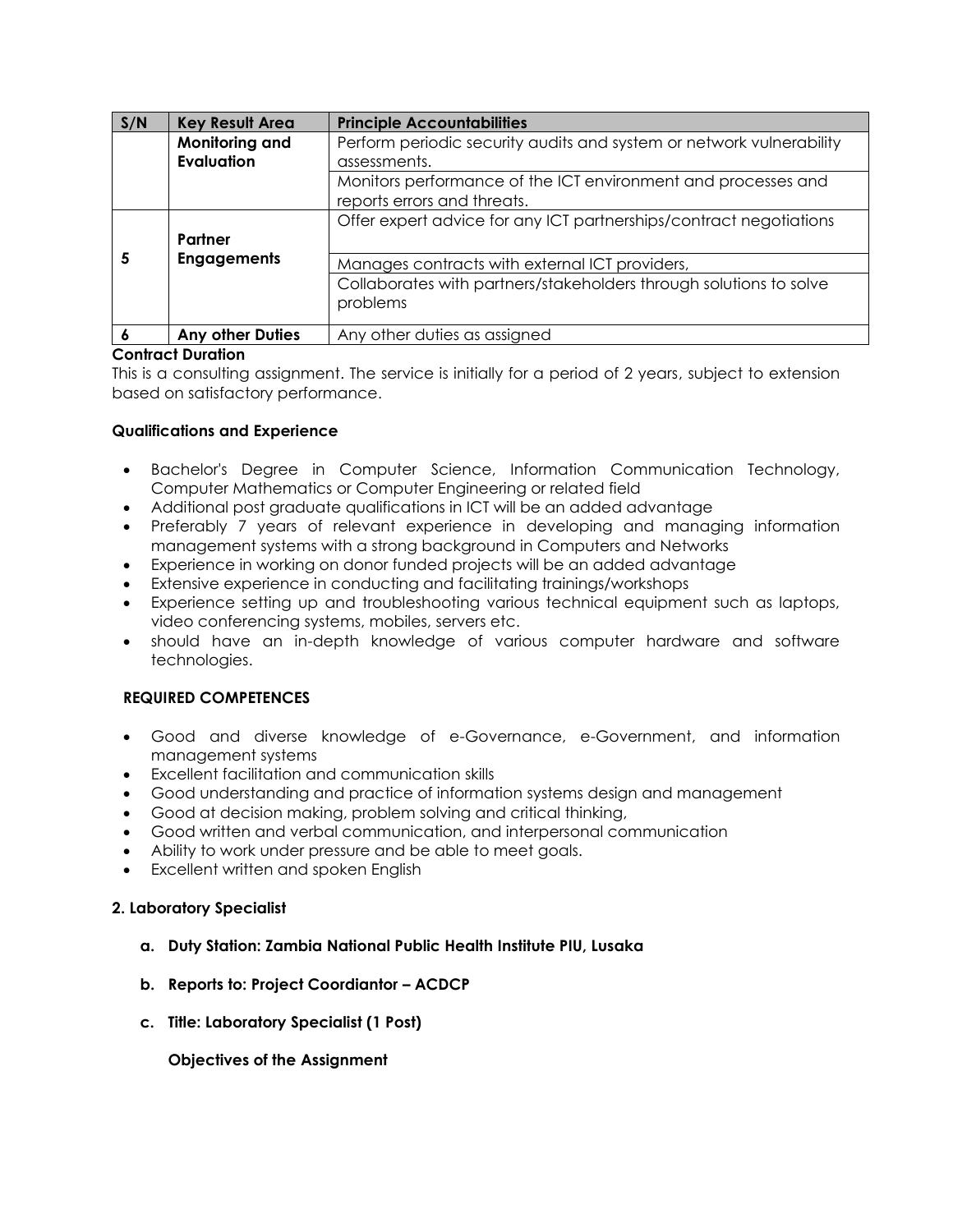The Laboratory Specialist will primarily be responsible for implementation of the Laboratory aspects of the Project including contributing to the design and procurement of the equipment for the BSL 3 Laboratory to ensure adherence to set standards and quality. This requires working closely with the ZNPHI Laboratory Systems and Networks (LSN) cluster.

# **Technical Responsibilities**

- conducting laboratory assessments, capacity building and strengthening of the laboratories;
- supporting strategies to enhance diagnostic surveillance systems;
- support for improved and sustainable laboratory services both at the national and subnational levels with an emphasis of strengthening the role of the Public Health Reference laboratories for greater sustainability of laboratory services, including strategies for maintenance of QMS;
- Support hub system for specimen referral, testing, and result transmission
- Laboratory Information Management Systems (LIMS);
- biosafety and biosecurity;
- increased utilization of the National Health Laboratory standards and regulations; and ensuring effective national, regional, and local partnerships and collaborations with technical experts and other professionals

# **Main Duties/key Responsibilities**

This position is suitable for an experienced laboratory scientist with public health experience. The Laboratory Specialist will work very closely with the ZNPHI Director of LSN and his team. The Laboratory Specialist is expected to develop collaborative relationships with other project staff, interact with internal and external clients and partners. The laboratory specialist will provide technical assistance, quality assessment and capacity building services to ensure and enhance the quality of laboratory services associated with the Project. Specifically, the key responsibilities are:

- Work closely with the ZNPHI Laboratory System Network Cluster in achieving the goals of establishing a functional One Health public health laboratory system and network for Zambia, particularly the design, equipping and operationalisation of the national BSL-3 laboratory facility to be constructed under the ACDCP.
- Participate in and provide technical input in the design and construction of the BSL1, BSL2 and BSL3 Laboratory.
- Advise ZNPHI/MOH on the type and specification of Laboratory equipment to be procured for the Laboratories to be constructed under the project.
- Support the development of equipment maintenance and calibration plan for the BSL1, BSL2, BSL3 laboratory.
- Support the implementation of good laboratory practices and biosafety & biosecurity standards.
- Support to build laboratory network and foster collaboration between the Regional Centre of Excellence (BSL 3) and other National and regional Public Health Laboratories.
- Support to establish a sample referral system and feedback mechanism between the Regional Centre of Excellence (BSL 3) and other National Public Health Laboratories
- Support expansion of sentinel surveillance sites for AMR and human and animal diseases.
- Contribute to the development of research agenda for priority pathogens including result dissemination and scientific publications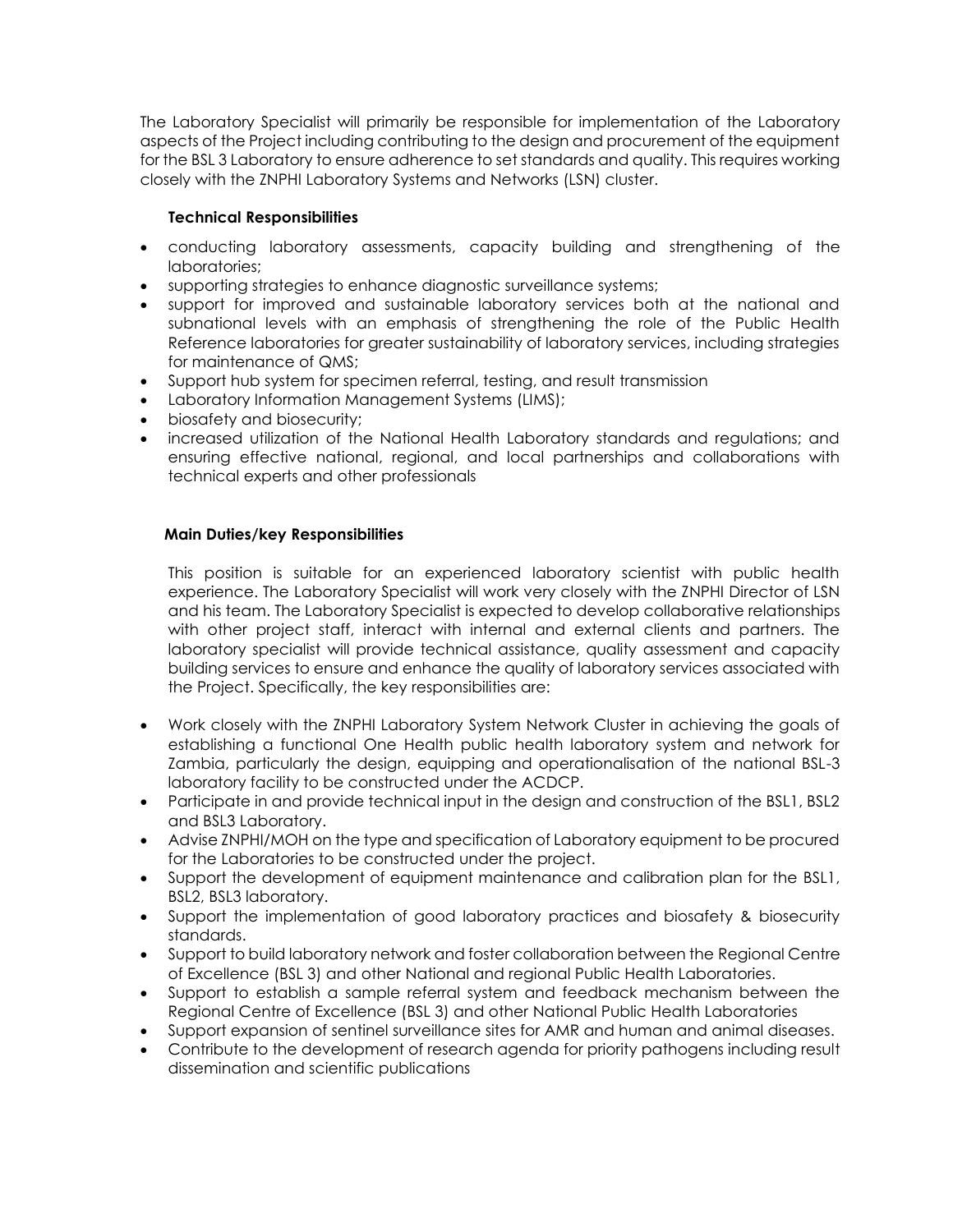- Contribute to development of BSL3 laboratory standard operating procedures and other management documents compliant with national and international quality and governance standards.
- Support the development of management processes such as supply chain monitoring plan for the BSl-3laboratory.
- Participating in activities relevant to laboratory committees, working groups and other expert groups as required
- **•** Participate in developing and monitoring of annual work plans and budgets and execute the work-plan and budget using team effort.
- Support the development of training plan and participate/ facilitate in trainings for laboratory staff that include test methods, QMS (including mentorship towards accreditation), biosafety & biosecurity, laboratory management and others.
- Conduct assessment of needs for expansion of laboratory testing profiles and placement of new equipment and support operationalization of satellite ZNPHI laboratory sites and public health laboratory network laboratories.
- Support laboratories in data management and data sharing.
- Support the implementation of laboratory-based sentinel surveillance activities and ensure timely laboratory communication of results of notifiable disease from sub national to national level and within the national public health laboratory network.
- Support the implementation of laboratory activities in the AMR national action plan.
- **•** Perform other duties as assigned.

# **Contract Duration**

This is a full-time position. The service is initially for a period of 2 years, subject to extension based on satisfactory performance, for the duration of the Project.

# **Qualifications and Experience**

- Bachelor's degree in medical laboratory sciences or biological sciences or other related biomedical sciences discipline is required.
- Postgraduate qualification in a Science field, Public Health field, or any relevant equivalent subject preferred
- At least five-year work experience at senior level managing public health laboratories and/or laboratory programs under donor funded projects.
- Experience of working with high pathogens risk and biosafety level 3 or 4 laboratories will be an added advantage
- Experience in supporting the design, construction and equipping of a laboratory will be an added advantage
- Experience in implementing quality management systems and laboratory quality control (including external quality assurance program)
- Familiarity with international biosafety and biosecurity regulations.
- In-depth understanding of relevant laboratory policies, standards, and guidelines.
- Experience of participation in research and publications
- Experience in organize and facilitate training/ workshop for health professionalsExcellent communication skills (both written and oral) in EnglishProficiency in use of general computing applications such as MS Excel, Word, Power point Member of relevant professional body is an added advantage.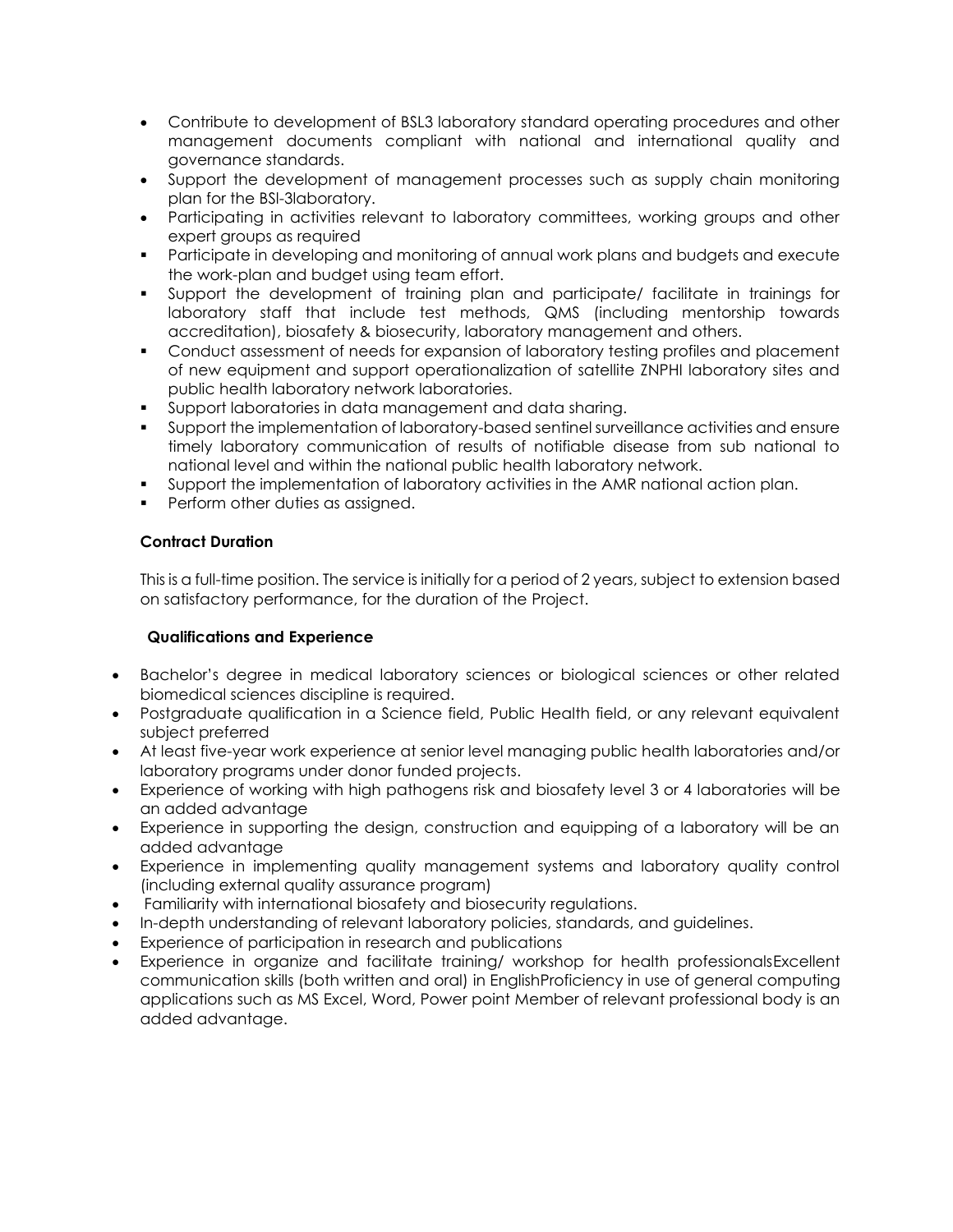# **Demonstrable Skills And Competencies**

- A team player with strong interpersonal communication skills, relationship building and networking skills;
- Strong analytical skills with an ability to evaluate and propose strategic options;
- Ability to multi-task (prioritize, organize, schedule work);
- Ability to think critically and strategically in difficult conditions to diplomatically challenge the status quo and encourage shared ownership of outcomes;
- Commitment to ensuring that knowledge transfer and capacity building is central in the work;
- Ability to work under pressure and meet tight deadlines.

# **3. Internal Auditor**

- **a. Duty Station: Zambia National Public Health Institute PIU, Lusaka**
- **b. Reports to: Project Coordiantor – ACDCP**
- **c. Title: Internal Auditor (1 Post)**

# **Objective of the assignment**

The Internal Auditor will primarily be responsible for providing assurance that the systems of internal controls, risk management and governance arrangements are operating effectively and efficiently. The IA will undertake systems compliance audit of the institution, ensuring that Project complies with provision of the financing agreement, disbursement letter and project implementation manual. The IA will also be responsible for ensuring that audit reports are prepared on time and shared with the World Bank and the Ministry of Finance. The Internal Auditor will work closely with the Director Internal Audit Unit at the Ministry Headquarters:

### **Duties and Responsibilities**

The Internal Auditor (IA) shall carry internal audits of the Africa Centres for Disease Control and Prevention (Africa CDC) Regional Investment Financing Project (ACDCP) in accordance with international standards of auditing as issued by the International Internal Audit Standards Board (IIASB). The IA will undertake the following duties and responsibilities:

- Develop and implement appropriate audit systems for the project to meet the requirements of the Government of Zambia (GRZ) and The World Bank at central level.
- Prepares internal audit plans and undertakes timely audit assignments for the the Zambia Africa CDC project to assess the effectiveness of the internal controls
- Timely prepares audit reports arising from the audit of Africa CDC Project and shares the report with World Bank and MOH.
- Monitor progress in the implementation of Africa CDC Projectaction plan and establish expenditure tracking systems to ensure value for money in the system.
- On a sample basis, review payments being processed by the project to ensure full documentation, proper authorizations, compliance with procurement procedures and any other requirements such provision of advance or performance bonds.
- Assess whether good, civil works, consulting and non-consulting services have been procured in accordance with laid down procedures by World Bank, ZNPHI and the MOH
- Assist with the development of various documentation, reports or any materials required from time to time by the Ministry of Health and World Bank. This will include amongst others, the audit reports, annual reports, progress reports on the Africa CDC Project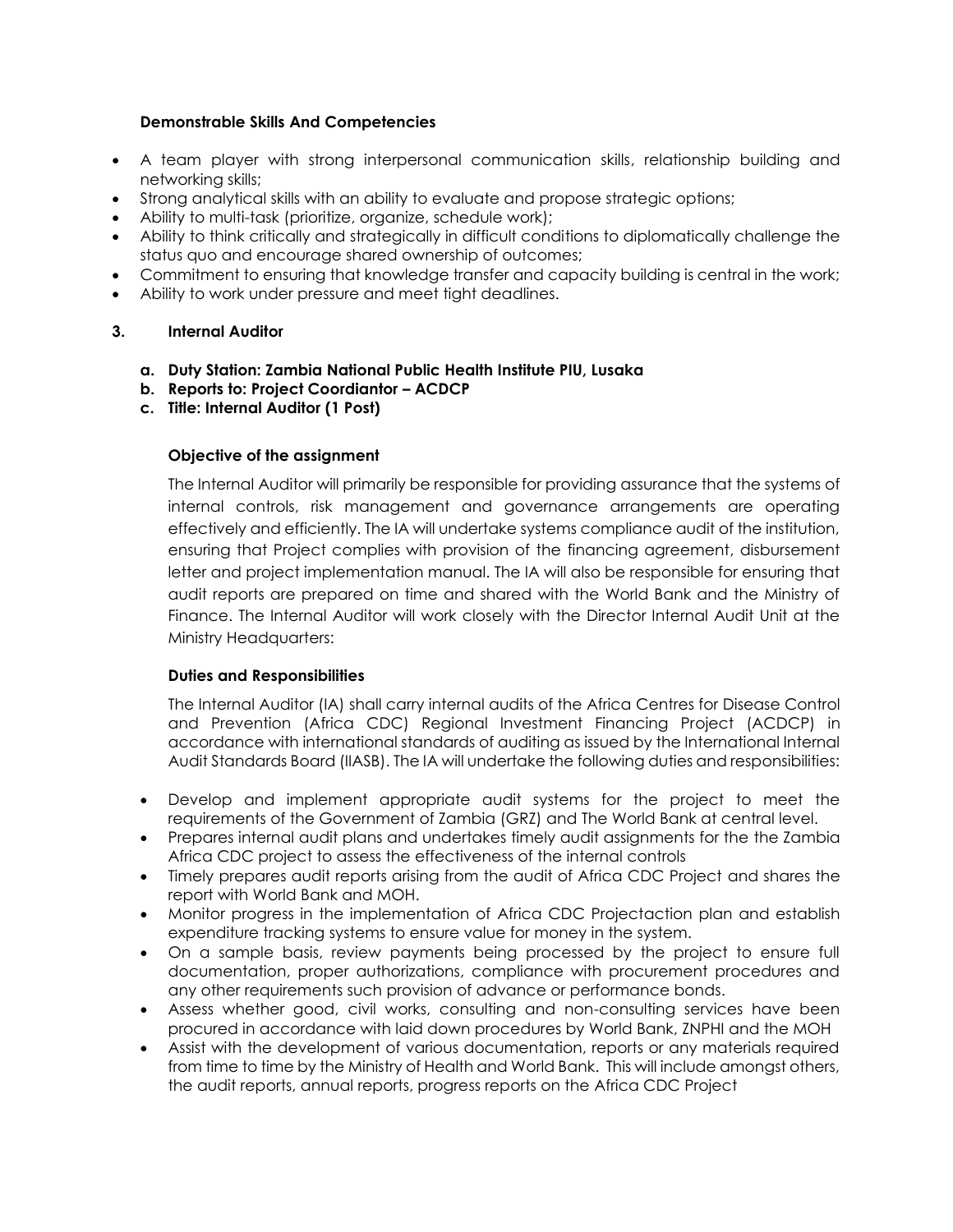- Provide assurance that the funds provide to the project are being used for the intended purpose and the financial management arrangement is place are adequate;
- Assess whether the statements of expenditures, the IFRs and other accounting information reported to management are accurate and in compliance with the guidelines and procedures
- Provide recommendation to improve controls or reduce financial management risks and makes follow ups on recommendation made in previous internal audit reports
- Attend and participate in project meetings and give input to audit related matters.

# **Duration of the assignment**

This is a two-year performance-based contract may be renewable upon satisfactory performance.

# **Qualifications and Experience**

 *Minimum Professional Qualifications*

- Bachelor of Accountancy and Finance, ZICA, ACCA, CIMA or equivalent or any equivalent professional accounting qualification
- Master of Accountancy, Auditing, Business Administration or any equivalent will be an added advantage
- Member of Zambia Institute of Chartered Accountants (ZICA) 0969633960

# **Required competences**

- At least 5 years post qualifying experience of which three should be in Audit.
- Experience and knowledge of the Public Finance Act and related Financial Regulations of GRZ
- Experience and knowledge of World Bank or other Donors' financial guidelines and regulations will be an added advantage.
- Excellent oral and written communication skills
- Computer literate, particularly in MS Word and Excel
- Proficiency in Accounting packages such as Navision, IFMIS.

Interested candidates should obtain detailed Terms of Reference from this link: <http://znphi.co.zm/news/employment-opportunity> and further information from address below during office hours i.e. 08.00 to 13.00 hours and 14.00 hours to 17.00 hours.

Application letters addressed to the Permanent Secretary (Administration), Ministry of Health, should include certified copies of academic / professional certificates and detailed Curriculum Vitae with three traceable references. Applications must be submitted in hard copy to the address below or deposited in the Tender Box at the Ministry of Health, Ndeke House, Haile Selassie Road, ground floor of Ndeke House by **or before 27th May 2022 before 10:30 hours local time. Envelopes should clearly "indicate the position applied for"** under the Africa CDC Regional Investment Financing Project (167916).

**If submitted in electronic copies, they must be submitted to the email addresses indicated below by the above stated time and date. The email subject line should clearly "indicate the position applied for"**